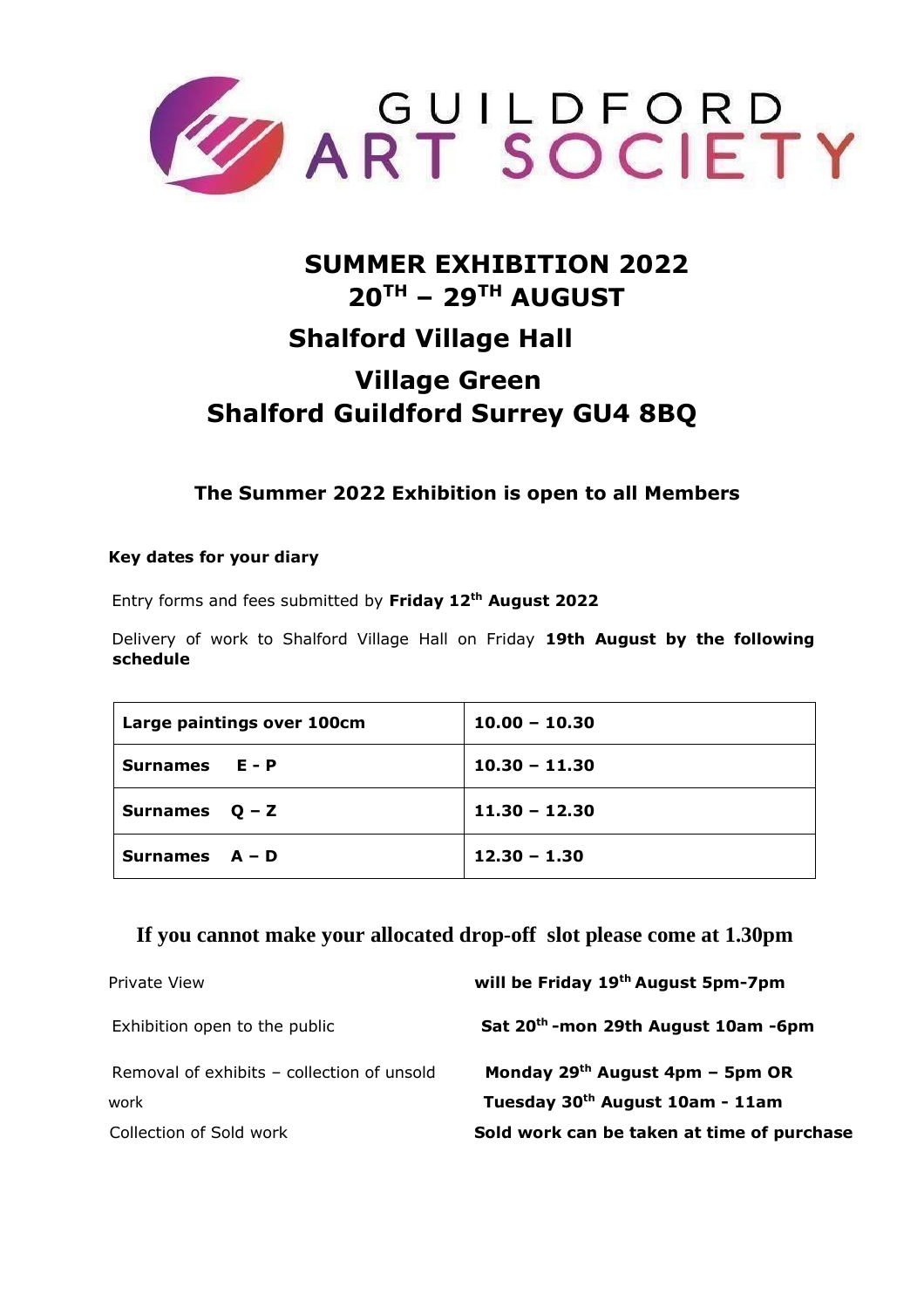# **1. Submission of work**

Works must be original and not previously exhibited with the Society.

The following work can be submitted:

- 2 framed pictures with D hooks attached to hanging wires or string, sculptures, £10 per exhibit (£12 for paintings over 1metre in any dimension) One further reserve painting can be included **but is not to be delivered at the hand-in.** In the event of an artist selling their hung work they may replace the picture. This only applies to hung work not to browsers.
- **Mounted and wrapped art works for the browser** @ £5 per item OR 3 items for £10 OR 5 items for £12

**Each work** must be wrapped in cellophane (not cling film). Please fix a selfadhesive label to the back with the information on it as shown on Label below. No exhibits in browser deeper than 2 cm

- **4** individual craft items @ £5 per item or set. Note that small sets are counted as one item
- Small calligraphy pieces in freestanding frames will be accepted as craft items, whereas those in wall-hung frames should be entered as pictures
- Minimum Price £50

# **2. Labels**

#### **Labels are essential for identification of items**

Your artwork will be supplied at receiving with a GAS printed label

However - each work must have **two** labels provided by the submitter with the following details:

- **Artist's name, telephone number or mobile number and e-mail address**
- **Title of work Medium Sale price**
- One label must be a **sticky label fixed to the back of the work.**

• The other must be a **tie-on label** attached by string or cord at least 20 cm long to each framed picture so that it hangs over the front of the picture from the top.

| ARTIST:<br>JOAN WOODWARD<br>TELEPHONE:<br>01483 5684932<br>$e$ -mail:<br>Joanwoodward@sky.com<br>TITLE of WORKS<br>" BLUE WINTER"<br>MEDIUM:<br>ACRYLICS<br>SALE PRICE:<br>\$595 |
|----------------------------------------------------------------------------------------------------------------------------------------------------------------------------------|
|----------------------------------------------------------------------------------------------------------------------------------------------------------------------------------|

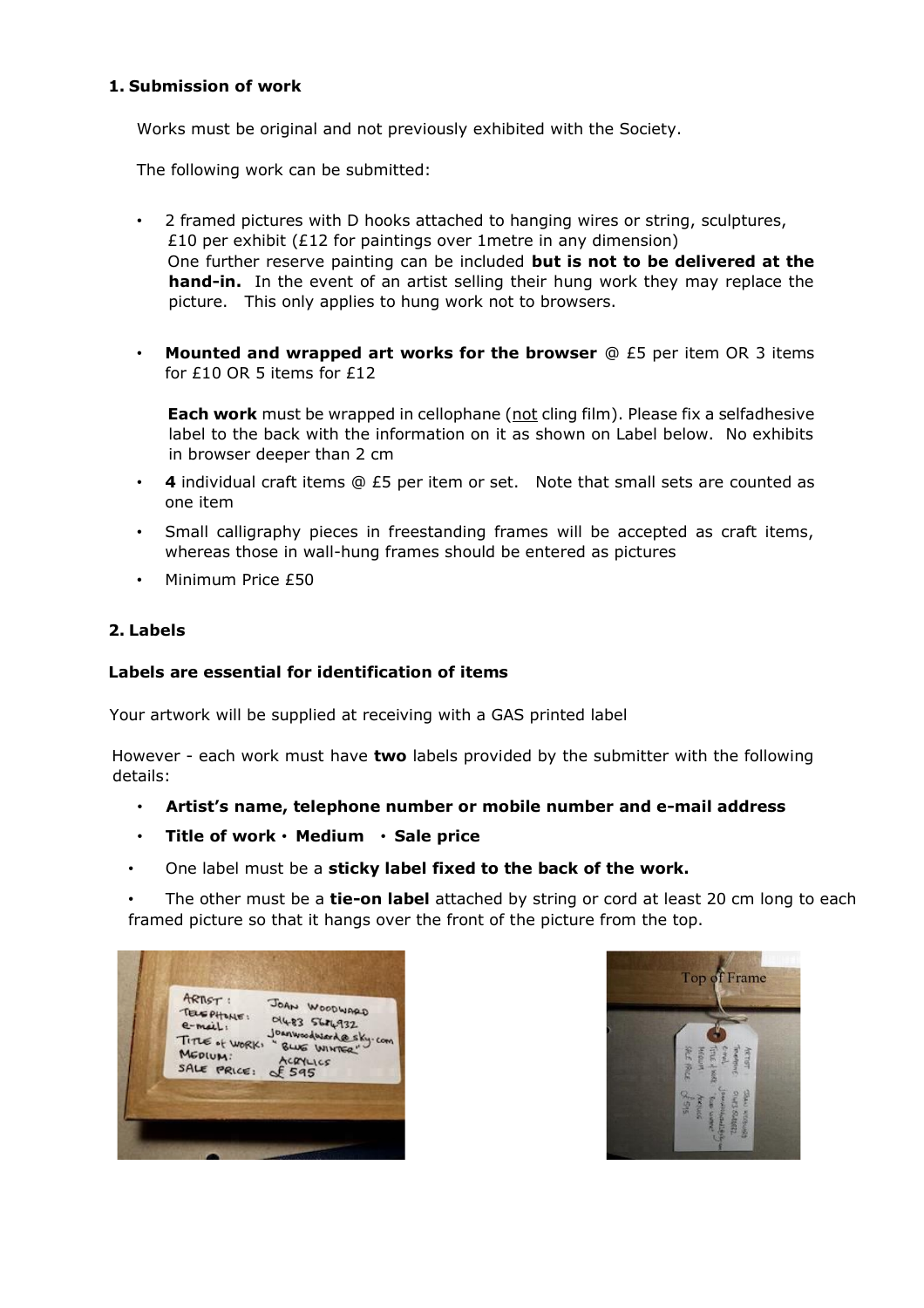Craft and sculpture exhibits must also clearly display the information described. To ensure that the details on the Entry Form and the labels for your work are identical, you are advised to complete both the form and the labels at the same time.

# **Please arrive within your allocated slot and wait as directed. You may be asked to wait by your car until called, or to queue as directed. FOLLOW THE SIGNS TO THE CAR PARK AND A STEWARD WILL DIRECT YOU TO THE RECEIVING AREA.**

**Photographing your work** Anyone who would like their paintings added to the GAS website gallery should email a jpg image to amsonart@gmail.com. Please name the image with the following convention - **artist: title: medium: size: price** 

Remember to photograph your work in good daylight and unframed with an image of above 2MB in content.

# **3. Pricing**

#### **ALL WORK MUST BE FOR SALE**

No framed work, including sculpture, less than £100. No mounted work, drawings, etchings, prints etc., less than £50. No calligraphy less than £15 or craft work less than £50 per item. No cards to be sold at this event.

#### **4. Steward Volunteers**

- Please indicate on the entry form your three preferred sessions in the Gallery (more if you are able). All exhibitors need to volunteer for stewarding your exhibition and to commit to a minimum of three.
- It is regrettable but if you are unable to steward you may not exhibit this time as the exhibition requires high numbers of stewards UNLESS THERE ARE EXCEPTIONAL CIRCUMSTANCES. HOWEVER please do not offer to steward if you feel your health is at risk.
- To encourage sales and promote the Society, we ask Stewards to be pro-active and engage with visitors. By this we mean: greet and show visitors round, invite visitors to vote for their favorite picture and answer any questions
- It is proposed that a committee member will be present in addition to the two volunteers to supervise and to help deal with sales

#### **5. Delivery of work to Shalford Village Hall**

Work should be delivered to Shalford Village Hall as per the schedule above. This should help to avoid unnecessary queueing. There is plenty of free parking and you may be asked to wait by your car until called in order to avoid any congestion.

#### **6. Collection of work that cannot be exhibited**